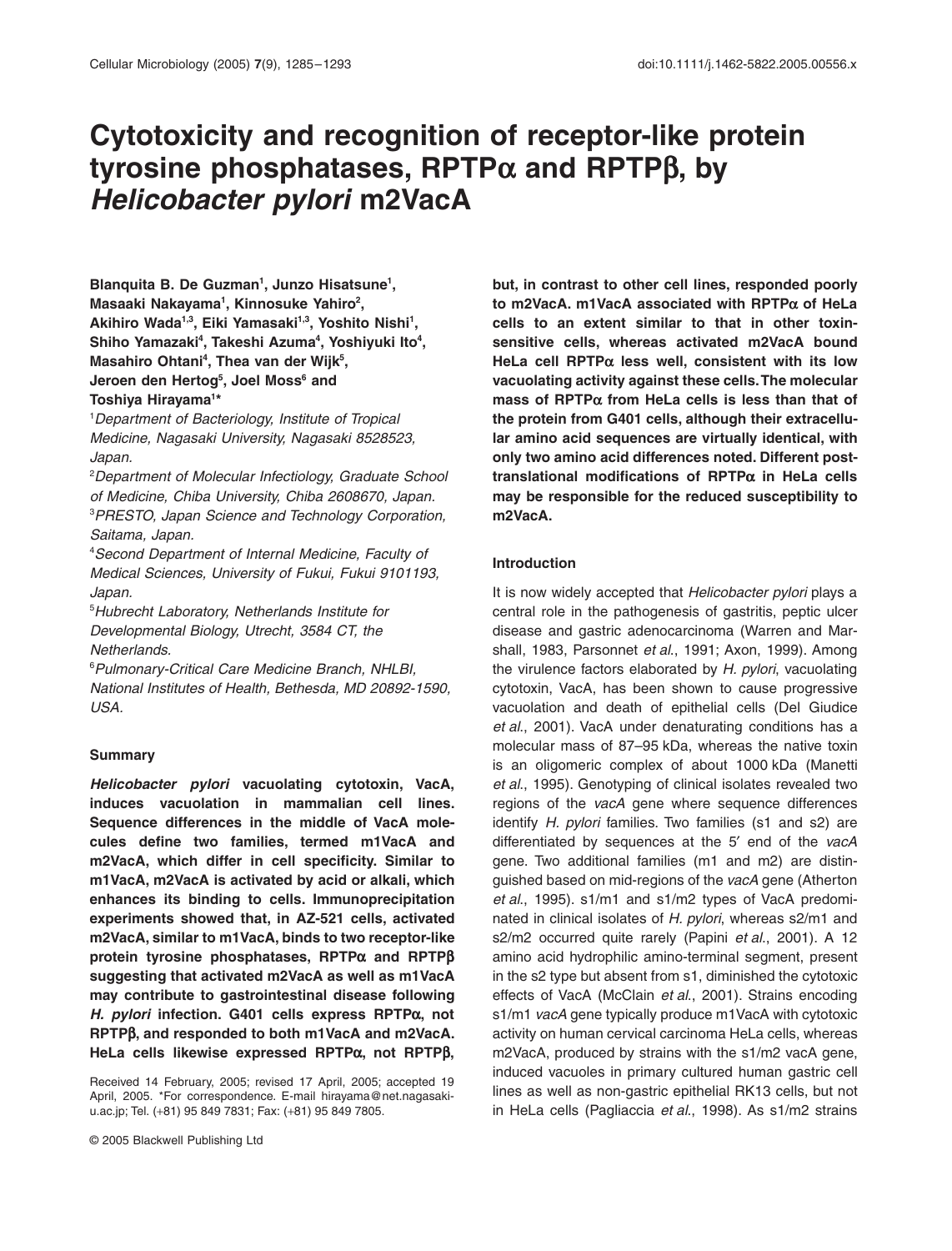## 1286 *B. B. De Guzman* et al.

produce low levels of toxin, it is likely that m1VacA is responsible for more epithelial damage than m2VacA (Atherton *et al*., 1997). To the contrary, however, Go *et al*. (1998) reported that m2VacA is associated with duodenal ulcer, suggesting that *H. pylori* strains producing either m1VacA and m2VacA were associated with gastric pathology.

We reported that m1VacA interacts with target cells by binding to two types of receptor-like protein tyrosine phosphatases (RPTPs), i.e. RPTP $\alpha$  and RPTP $\beta$ , resulting in toxin internalization and vacuolation of the human gastric adenocarcinoma cell lines AZ-521 and G401 (Yahiro *et al*., 1999; Padilla *et al*., 2000; Yahiro *et al*., 2003). Furthermore, oral administration of m1VacA to wild-type mice, but not  $RPTP\beta$  KO mice, resulted in gastric ulcers, suggesting that RPTP $\beta$  is essential for intoxication by m1VacA in gastric tissue (Fujikawa *et al*., 2003). Our recent studies showed that glycosylation in the extracellular region of two RPTPs is important for m1VacA binding (Yahiro *et al*., 2003; 2004). Here we report that exposure of m2VacA to acid or alkali markedly enhanced toxin binding to both RPTP $\alpha$  and RPTP $\beta$ , resulting in enhancement of vacuole formation in AZ-521 and G401 cells. HeLa cells, which expressed an  $RPTP\alpha$ , smaller than that from other cells, responded poorly to m2VacA.

## **Results and discussion**

#### *Purification of m2 type of vacuolating cytotoxin*

Of the five *H. pylori* strains that produce VacA with an m2 mid-region, OK210 yielded the most protein, which reacted with anti-VacA IgG and its molecular weight of 95 kDa was slightly higher than those of m1VacA and m2VacA from strains OK 139, OK 160 and OK 204 on sodium dodecyl sulphate (SDS)-polyacrylamide gels electrophoresis. Sequencing of genes from strains OK210 and OK160 revealed the presence of 3969 bp and 3909 bp ORFs, encoding proteins of 1323 and 1303 amino acids respectively. The s1 signal peptide and the m2 mid-region are consistent with a molecular mass of m2VacA from OK210 similar to that of a 94 kDa s2/m2 VacA from *H. pylori* strain Tx30a (Atherton *et al*., 1995). Homology of total amino acid residues of m2VacA from OK210 to those of m1VacA from strain 60190 was found to be 83.8%. As the m2VacA of OK210 contained the same number of amino acids (92.4% mean amino acid identity) reported in s1m2VacA from strain 95–54, which lacked toxicity against HeLa cells (Pagliaccia *et al*., 1998), and the largest amount of m2VacA was produced in OK210, we purified m2VacA from OK210 by precipitation with 50% saturated ammonium sulphate followed by hydroxyapatite and Superose 6 chromatography. A 95 kDa protein was detected as a single band by SDS-PAGE in 7.5% gels stained with Coomassie brilliant blue (Fig. 1A). All three samples also reacted with an anti-m1VacA IgG as shown by Western blotting (Fig. 1B). It is well known that the 88 kDa purified m1VacA commonly undergoes degradation, yielding 33- and 55 kDa fragments (Nguyen *et al*., 2001; Torres *et al*., 2004). Likewise, m2VacA may undergo degradation. Two fragments visible as weak bands (at a position of about 55 kDa and at the front of an SDS 7.5% gel) reacted with anti-m1VacA antibody on Western Blotting.

# *Vacuolating activities of m1VacA and m2VacA on gastric and non-gastric cell lines*

The m1VacA used here was activated after VacA affinity chromatography and induced vacuolation in gastric AZ-521 cells and non-gastric HeLa, RK13 and G401 cells



**Fig. 1.** Purification of m2VacA from strain OK210. Purity of m2VacA from *H. pylori* OK210 in all stages of purification was analysed by SDS-PAGE (A) and Western Blotting (B). Lane 1, 50% ammonium sulphate precipitation (1 mg protein) of *H. pylori* OK120 culture supernatant.

Lane 2, partially purified m2VacA  $(1 \mu g)$  protein) from hydroxyapatite column chromatography. Lane 3, purified m2VacA (1 µg protein) from Superose 6 HR filtration chromatography. Lane M, molecular mass standards (kDa) separated by SDS-PAGE in 7.5% gel. CBB stain (A) and immunoblot (B) showed a 94 kDa band in all stages of purification. Positions of molecular mass standards (kDa) and m2VacA from strain OK120 are indicated. Data are representative of three separate experiments.

© 2005 Blackwell Publishing Ltd, *Cellular Microbiology*, **7**, 1285–1293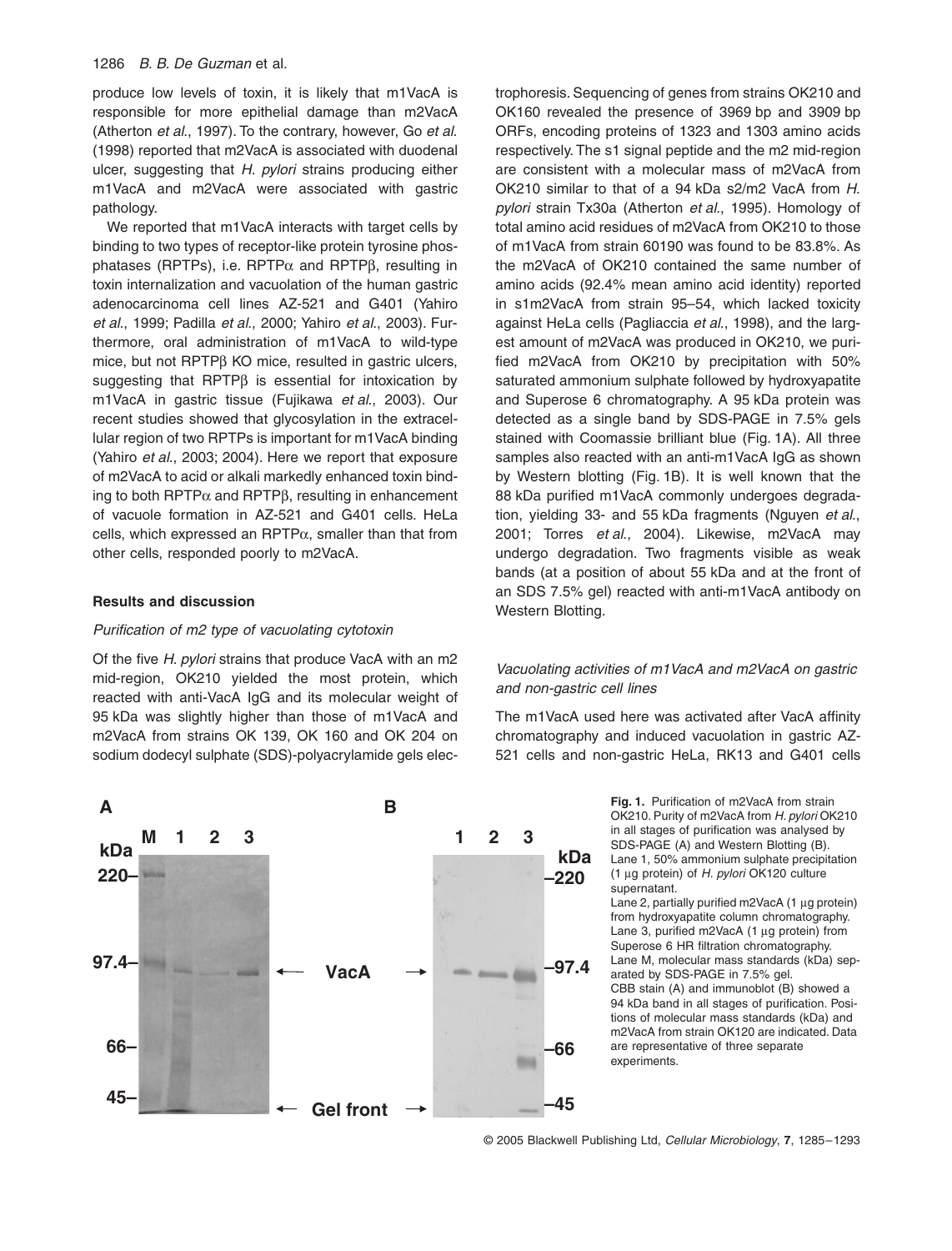

**Fig. 2.** Acid- and alkali-activation of m2VacA. Vacuolating activities of m1VacA and m2VacA on AZ-521, G401, HeLa and RK13 cells. Four types of cells, AZ-521, G401, HeLa and RK13 were incubated with activated m1VacA, untreated m2vacA, and acid- and alkaliactivated m2VacA at 120 nM for 8 h before vacuolation was quantified by NRU assay. Data are means  $\pm$  SEM of values from three experiments.

(Fig. 2). On the other hand, native untreated m2VacA showed significant vacuolating activity with RK13 cells, but was only weakly active with AZ-521, G401 and HeLa cells. To determine whether acid- or alkali-treated m2VacA

## *Cytotoxicity of* H. pylori *m2VacA* 1287

would increase vacuole formation as did acid- and alkaliactivated m1VacA (de Bernard *et al*., 1995; Yahiro *et al*., 1999), vacuolation in AZ-521, G401, HeLa and RK13 cells caused by m2VacA that had been exposed to pH 1.5 or 11.5 was quantified by NRU (Neutral Red Dye Uptake) assay. Acid- or alkali-treated m2VacA had greater vacuolating activity in AZ-521 and G401 cells, but not in HeLa cells, than did untreated m2VacA. Activated m1VacA and m2VacA induced vacuolation in AZ-521 cells with similar dependence on concentration (data not shown).

# *Interaction of m2VacA with RPTP*a *and RPTP*b *in AZ-521 cells was increased by acid or alkali-treatment*

We further examined receptor recognition of m2VacA using AZ-521 cells. As shown in Fig. 3, RPTPß was immunoprecipitated from AZ-521 cells with anti-m1VacA IgG and protein A-Sepharose CL-4B from lysates of cells that had been incubated with activated, but not with heatinactivated toxin. In agreement with limited vacuole formation in AZ-521 cells treated with m2VacA, native m2 VacA bound very weakly to p250 (Fig. 3A), which was confirmed by the immunoblot using anti-RPTP $\beta$  for detection



**Fig. 3.** Immunoprecipitation of m2VacA binding proteins in AZ-521 cells.

A. Cell surface proteins of AZ-521 were biotinylated, and active (A) or inactive (IA) m2VacA was added to the cell lysates before immunoprecipitation (IP) of VacA-binding proteins with anti-VacA antibody. Antibody-bound proteins were collected by addition of protein A Sepharose CL-4B, separated by SDS-PAGE in 5% gels, and transferred to PVDF membranes, which were incubated with HRP-conjugated streptavidin, followed by ECL detection. Positions of molecular mass standards (kDa) are on the left.

 $B$ . RPTP $\beta$  was detected with anti-RPTP $\beta$  antibody. Data are representative of three separate experiments.

© 2005 Blackwell Publishing Ltd, *Cellular Microbiology*, **7**, 1285–1293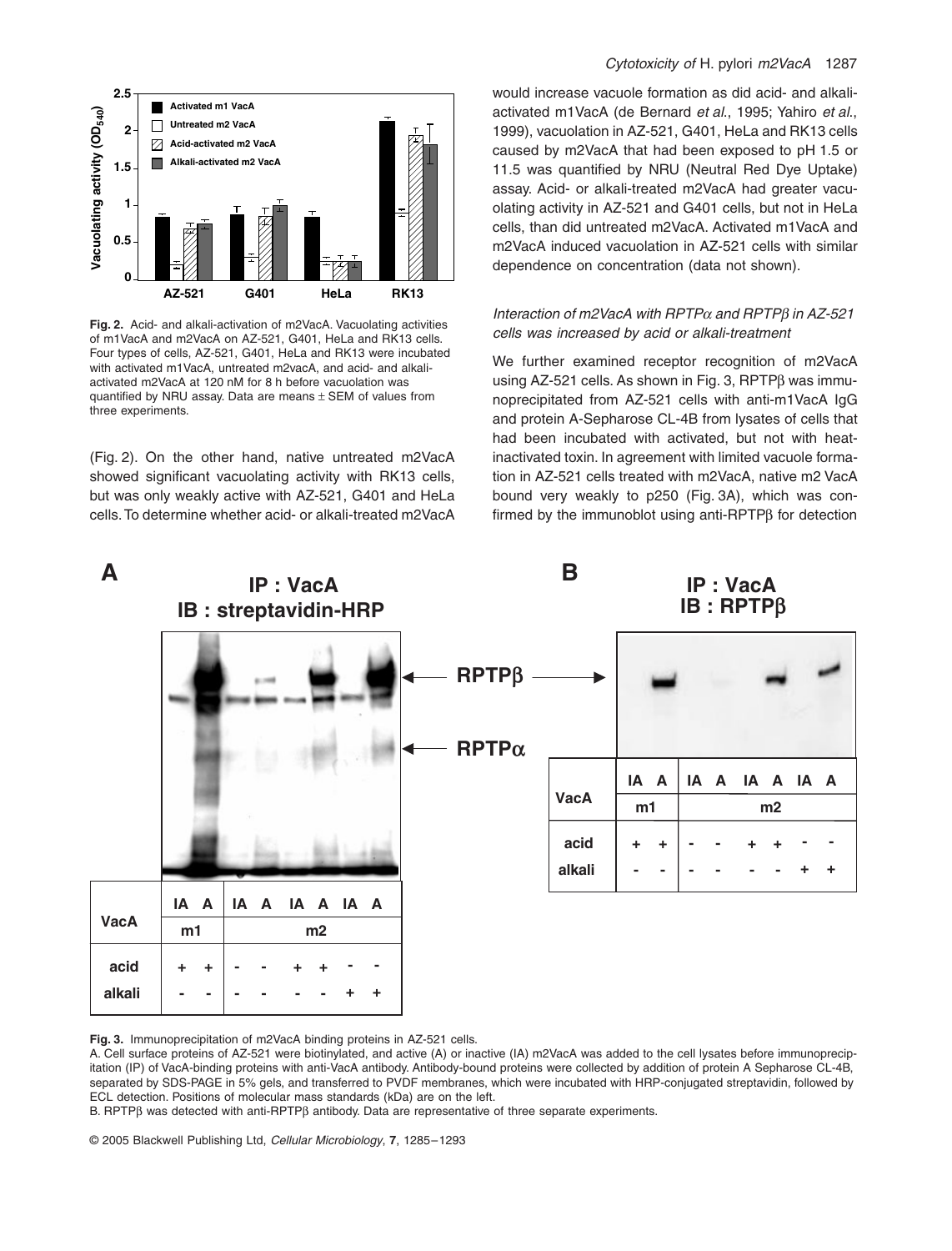## 1288 *B. B. De Guzman* et al.

(Fig. 3B), suggesting association of m2VacA with RPTPb; the presence of  $RPTP\beta$  is responsible for gastric injury induced by VacA in mice (Fujikawa *et al*., 2003; Peek, 2003). Activated m2VacA, however, bound and immunoprecipitated  $RPTP\beta$  to almost the same extent as did acidactivated m1VacA. It is clear from Fig. 3A that activated m2VacA also bound RPTP $\alpha$  in AZ-521 cells.

# *Strong association of acid-activated m2VacA with RPTP*<sup>a</sup> *in G401 cells and its weak interaction with RPTP*a *in HeLa cells*

To assess the interaction of acid-activated m2VacA with  $RPTP\alpha$ , we examined the effect of acid treatment of m2VacA on its binding to RPTP $\alpha$  in G401 and HeLa cells, which lack RPTPβ. Although acid-activated m1VacA and acid-activated m2VacA bound to G401 cells at similar levels, as assessed by indirect immunofluorescence and flow cytometry, activated m2VacA binding to HeLa cells was very low (Fig. 4). In agreement with these results, activated m1VacA and m2VacA associated with RPTP $\alpha$ 



**Fig. 4.** FACScan analysis of activated m1VacA and m2VacA binding to G401 and HeLa cells. Suspensions of G401 (A) or HeLa cells (B) were incubated with 120 nM native m2VacA (a) or acid-activated m2VacA (b) at 4∞C for 30 min. As a control, cells were incubated with activated m1VacA (c), heat-inactivated native m2VacA (d), heatinactivated, acid-activated m2VacA (e), heat-inactivated m1VacA (f) and without toxin (g). Toxin binding was quantified by flow cytometry using anti-m1VacA IgG and Alexa Fluor TM488-labelled goat anti-rabbit IgG. Data are representative of three separate experiments.

of G401 cells at similar levels (Fig. 5A and B) as assessed by immunoprecipitation using anti-RPTP $\alpha$  antibody, whereas binding of activated m2VacA to RPTP $\alpha$  of HeLa cells was significantly less than that of activated m1VacA (Fig. 5C and D).

#### *Differences in molecular mass of RPTP*<sup>a</sup>

To clarify the discrepancy of  $RPTP\alpha$  binding between G401 and HeLa cells, we compared the molecular masses of RPTP $\alpha$  (Fig. 6). By Western blot analysis using anti-RPTP $\alpha$  antibody, the mobility of RPTP $\alpha$  from HeLa cell lysates on SDS-PAGE was greater than that from G401 cell lysate, which was similar to that of RPTP $\alpha$  from AZ-521 and RK13 cells, indicating the molecular mass of RPTP $\alpha$  in HeLa cells was smaller than that of RPTP $\alpha$ from other toxin-sensitive cells (Fig. 6A). In agreement with these data, the mobility of  $RPTP\alpha$  from lysate of V5tagged RPTPα-transfected HeLa cells on SDS-PAGE was faster than that of V5-tagged RPTP $\alpha$  synthesized in G401 cells (Fig. 6B). The difference in size was not a result of the difference in RPTP $\alpha$  sequences of G401 and HeLa cells, which were found to be virtually identical to the published RPTP $\alpha$  sequence of the RPTP $\alpha$  isoform (Daum *et al*., 1994). Glycine was present at position 66 of HeLa  $RPTP\alpha$  in place of serine and isoleucine at position 99 in place of valine when compared with G401 cell RPTP $\alpha$ (data not shown).

# *Differences in molecular mass of RPTP*a *from G401 and HeLa cells after* N*-glycosidase F and neuraminidase treatments*

After incubation with *N*-glycosidase F and neuraminidase, proteins in lysates of G401 and HeLa cells were analysed by Western blotting with anti-RPTP $\alpha$  antibodies. Consistent with our previous report (Yahiro *et al*., 2003), treatment of G401 cells with *N*-glycosidase F resulted in appearance of a smaller  $RPTP\alpha$  of about 135 kDa; neuraminidase treatment did not change the apparent mobility of  $RPTP\alpha$  (Fig. 7A). Molecular size of HeLa  $RPTP\alpha$  was not changed by either enzyme treatment. The migration of HeLa RPTP $\alpha$  on SDS-PAGE in 5% gels was found to be almost the same as that of *N*glycosidase-treated G401 RPTP $\alpha$  from G401 cells. However, this small RPTP $\alpha$  from G401 cells bound m1VacA as well as m2VacA (Fig. 7B). Thus, N-glycosylation of G401 cell RPTP $\alpha$  appears not to be relevant for binding of VacA.

The 123-amino acid extracellular domain of RPTP $\alpha$  is clearly a potential site of specific interactions with ligands (Johnson and van Vactor, 2003). Moreover, we showed that extensive glycosylation could also play an important role in m1VacA interaction of RPTPa (Yahiro *et al*., 2003)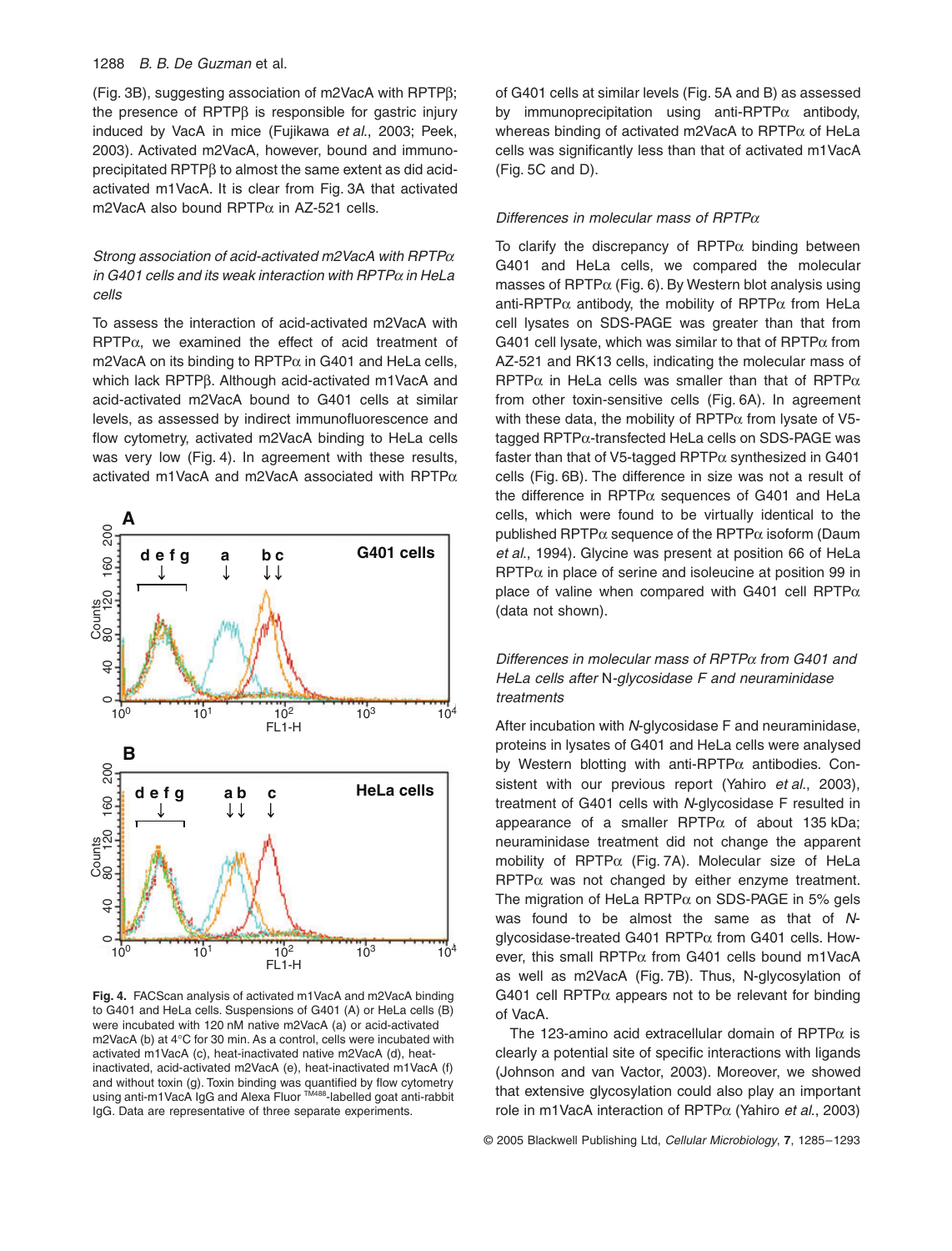

#### *Cytotoxicity of* H. pylori *m2VacA* 1289

**Fig. 5.** Specific binding of activated m1VacA and m2VacA to RPTP $\alpha$  of G401 and HeLa cells. Proteins solubilized from G401 (A and B) or HeLa cells (C and D) were incubated with heat-inactivated (IA) or activated (A) m1VacA and m2VacA before immunoprecipitation with anti-RPTP $\alpha$  antibody. Following addition of protein A-Sepharose CL-4B, immunoprecipitated proteins were separated by SDS-PAGE in 5% gels and transferred to PVDF membranes. VacA (A and C) was detected by incubation with anti-VacA antibody (IB) and HRP-conjugated anti-rabbit immunoglobulins, followed by ECL detection. To detect  $RPTP\alpha$  in immunoprecipitated samples from G401 (B) and HeLa cells (D), membranes were incubated with anti- $RPTP\alpha$  antibody (IB) and detected by ECL after addition of HRP-conjugated anti-rabbit immunoglobulins. Data are representative of three separate experiments.

as in m1VacA interaction of RPTPb (Yahiro *et al*., 2004). It should be noted that the *O*-glycosylation of  $RPTP\alpha$  may be required for VacA binding because treatment of G401 cells with *O*-glycosidase diminished the binding of m1VacA as well as m2VacA to  $RP^{\prime}TP\alpha$  (data not shown). The binding of m2VacA to RPTP $\beta$ -B mutant  $\Delta$ 747 (Yahiro *et al*., 2004) expressed in COS-7 cells was reduced to an extent similar to that of m1VacA by *O*-glycosidase treatment (data not shown), suggesting that *O*-linked glycosylation of RPTPβ-B affected directly or indirectly RPTPβ-B binding of m1VacA as well as m2VacA. Although we do not have any information about the chemical structure of *O*-linked glycan of RPTP $\alpha$  in HeLa and other cells susceptible to m2VacA, weak binding of m2VacA to HeLa cells may be resulting from the structural differences between HeLa cell RPTP $\alpha$  and RPTP $\alpha$  from other m2VacA-sensitive cells. In RK13 and AGS cells, which lack  $RPTP\beta$  as judged by reverse transcription polymerase chain reaction (RT-PCR) (data not shown), much more RPTP $\alpha$  is present as compared with HeLa or AZ-521 cells (Fig. 6A). Furthermore, it appears that the  $RPTP\alpha$  band from AGS cells has a slower mobility on

SDS-polyacrylamide gels compared with RPTP $\alpha$  from other cells. The chemical structure of *O*-linked glycan of  $RPTP\alpha$  in AGS may support its high affinity binding to both m1VacA and m2VacA as compared with glycosylated  $RPTP\alpha$  from other cells susceptible to VacA. The difference in size was not resulting from a difference in RPTP $\alpha$ sequences of G401 and HeLa cells, which were found to be virtually identical to the published  $RPTP\alpha$  sequence of the RPTP $\alpha$  isoform (Daum *et al.*, 1994). The smaller size of  $RPTP\alpha$  in HeLa cell might reflect a structural difference responsible for reduced binding of m2VacA, resulting in lower toxicity. In addition, it is well known that the internalization of VacA affects its vacuolating activity (Cover and Blanke, 2005). m1VacA and m2VacA are internalized with similar efficiency in G401 cells. In contrast, m2VacA was internalized much less readily, compared with m1VacA in HeLa cells, in agreement with its relatively low binding (Fig. 4).

Seto *et al*. (1998) reported that the epidermal growth factor (EGF) receptor functions as m1VacA receptor in HeLa cells. We did not confirm the fact that anti-EGFR antibody neutralized m1VacA-induced vacuolation and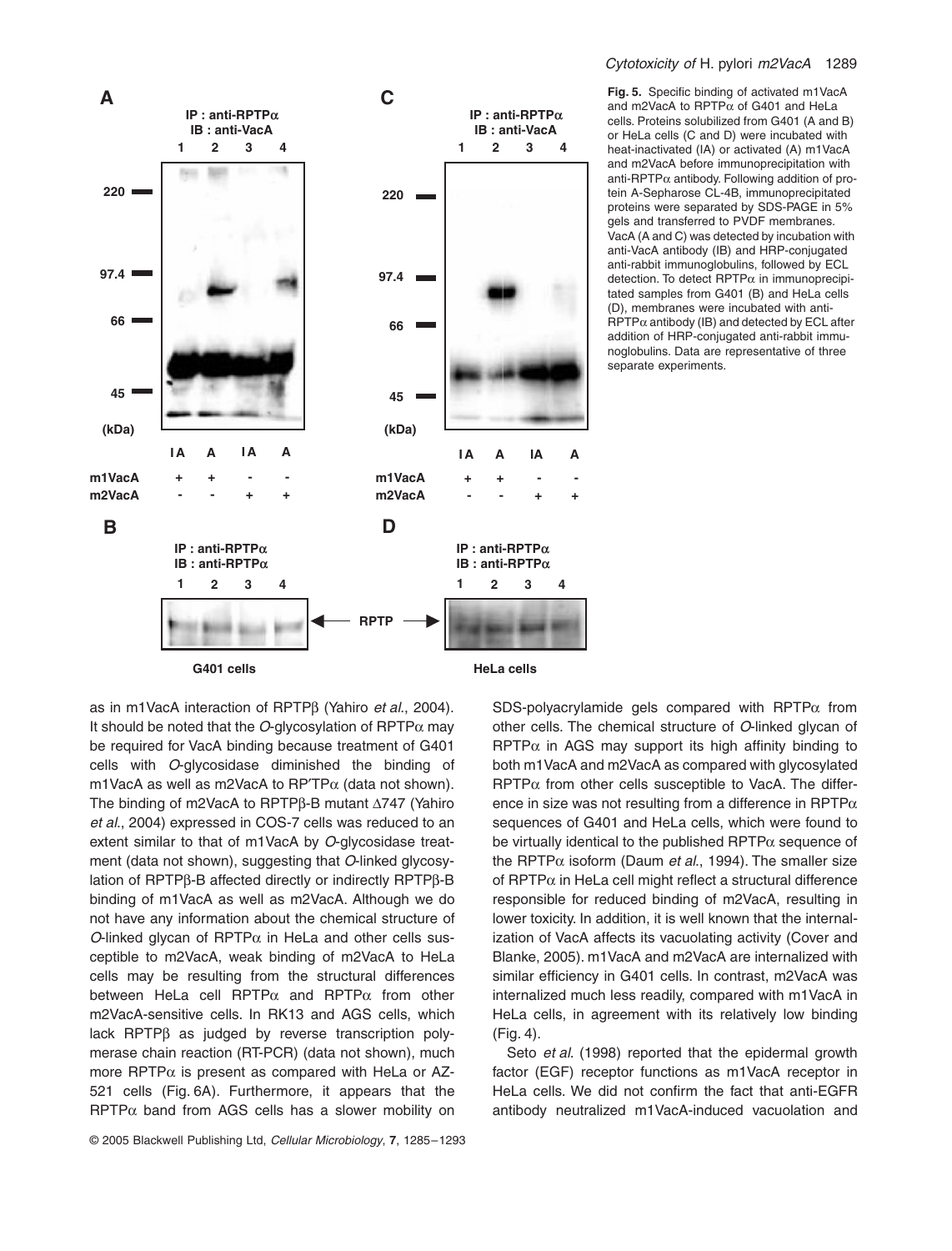

**Fig. 6.** Western Blot analysis of  $RPTP\alpha$  in AZ-521, G401, HeLa, RK-13 and AGS cells.

A. Samples  $(1 \times 10^7 \text{ cells})$  of AZ-521, G401, HeLa, RK-13 and AGS cells (lanes 1, 2, 3, 4 and 5 respectively) were lysed in SDS buffer and lysate proteins (10  $\mu$ g) were separated by SDS-PAGE in 5% gels, followed by Western blotting with anti-RPTP $\alpha$  antibodies.

B. After transfection of COS-7, G401 and HeLa cells (lanes 1, 2 and 3 respectively) with V5-tagged RPTP $\alpha$ , proteins in cell lysates were separated by SDS-PAGE in 5% gels, transferred to PVDF membranes, and detected using HRP-conjugated anti-V5 monoclonal antibodies, followed by ECL detection Data are representative of three separate experiments.

m1VacA binding to HeLa cells. These findings, together with the failure of anti-EGF receptor antibodies to interfere with binding of acid-activated m1VacA to HeLa cells, are consistent with the possibility that RPTP $\alpha$  is a major receptor for m1VacA and transmits the signal that induces vacuolation. However, RPTP $\alpha$  of HeLa cells is not a good receptor for m2 VacA when compared with RPTP $\alpha$  of other m2VacA-sensitive cells.

#### **Experimental procedures**

#### *Bacterial strains and vacuolating cytotoxin production*

**Table 1.** Primers used for sequencing of m2 VacA DNA.

*Helicobacter pylori* strains with the m2 mid-region were acquired

from Fukui Medical School. The five strains, OK139 and OK160 associated with gastritis and OK187, OK204 and OK210, which were associated with duodenal ulcer plus ATCC49503, which has m1 genotype, were grown on blood agar plates (MH II plus 10% defribinated horse blood). By Western blotting using anti-VacA antibody raised against m1VacA**,** the presence of m2VacA in culture medium of *H. pylori* strains with m2 genotype was examined using 50% ammonium sulphate precipitate of culture supernatant from each strain.

#### *Nucleotide sequence of the entire vacA gene*

DNA from *H. pylori* strains, OK160 and OK210, was extracted from the pellet of the bacterial suspension. Primers for PCR amplification and direct sequencing of the entire coding region of *vacA* are shown in Table 1. After PCR products were purified, direct DNA sequencing was performed. The previously published *vacA* gene sequences of strain 95–54 (GenBank Accession number HPU95971) and strain Tx30a (HPU29401) were also included in the analysis.

## *Purification of m1VacA and m2VacA*

m2VacA from the supernatant of the OK210 strain was precipitated with a 50% saturated solution of ammonium sulphate. The protein in the precipitate was further purified by sequential column chromatography. The dialysed sample was applied to a hydroxyapatite column (Econo-Pac cartridge CHT-II column (Bio-Rad) equilibrated with 10 mM sodium phosphate, pH 7.2. After washing the column with same buffer, m2VacA was eluted with two linear gradients of 10 mM to 300 mM and 300 mM to 600 mM sodium phosphate, pH 7.2. Fractions that reacted with antim1VacA IgG were pooled and subjected to FPLC using a Superose 6 HR 10/30 column (Amersham Pharmacia Biotech), equilibrated with 10 mM Tris-HCl buffer, pH 7.5, containing 100 mM NaCl. The eluate was monitored for absorbance at 280 nm and by Western blotting using the anti-m1VacA IgG. m1VacA was purified from strain 60190 using an m1VacA affinity matrix prepared by coupling CNBr-activated Sepharose 4B (Amersham Pharmacia Biotech) with anti-VacA-specific IgG antibody, and equilibrated with RX buffer (10 mM KCl, 0.3 mM NaCl, 0.35 mM  $MgCl<sub>2</sub>$  and 0.125 mM EGTA in 1 mM HEPES, pH 7.3).

| Primer         | Nucleotide sequence <sup>a</sup>      | Corresponding DNA sequence<br>(size of PCR product) |
|----------------|---------------------------------------|-----------------------------------------------------|
| VAS-1F         | 5'-AGC CGA TAG CAT CAG AGA AGA AC-3'  | $95 - 117$ <sup>b</sup>                             |
| <b>VAS-11R</b> | 5'-TGT GGT GTA TGC GTT GTA GGG GTT-3' | 4375-4352 <sup>b</sup>                              |
| vacA s1a-F*    | 5'-CTC TCG CTT TAG TAG GAG C-3'       | $452 - 470$ <sup>b</sup>                            |
| vacA s1c-F*    | 5'-CTC TCG CTT TAG TGG GGY T-3'       |                                                     |
| vacA S5*       | 5'-GCT AAC CGC ACC ACG AGA GT-3'      | $959 - 968$ <sup>b</sup>                            |
| vacA AS5*      | 5'-TTG TCT GTA ACG CCG CTA AAA-3'     | $2009 - 1999$ <sup>b</sup>                          |
| $VA4-F*$       | 5'-GGA GCC CCA GGA AAC ATT G-3'       | $976 - 994$ <sup>c</sup>                            |
| vacA AS4*      | 5'-ATA ACT AGC GCC TTG CAC TC-3'      | 1326-1307°                                          |
| vacA S3*       | 5'-TAT TGA AAG CGT GTT TGA AT-3'      | 3069-3088 <sup>b</sup>                              |
| vacA-3'F*      | 5'-CAT TGT GGG CGG TTT TGG AAG-3'     | 4156-4177 <sup>b</sup>                              |

**a.** Y is C or T.

**b.** Nucleotide positions in the VacA gene of *H. pylori* 11638 (GenBank Accession no. HPU07145) (Phadnis *et al*., 1994; Ito *et al*., 1998).

**c.** Nucleotide positions in the VacA gene of *H. pylori* 87–203 (GenBank Accession no. HPU05677) (Cover *et al*., 1994; Atherton *et al*., 1995). \*Primer used only for DNA sequencing.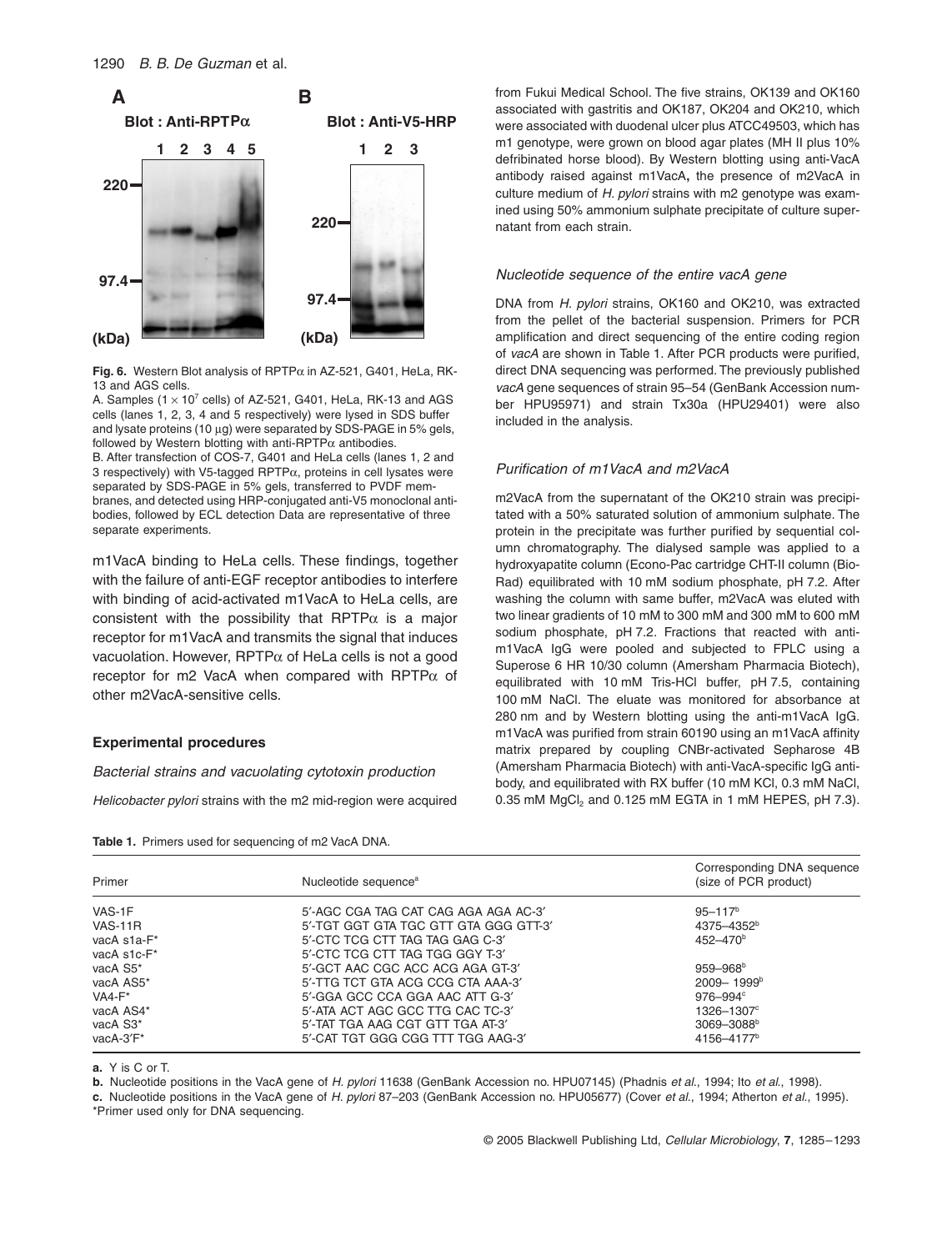

**Fig. 7.** Comparison of molecular sizes and VacA binding activity of RPTPa between G401 and HeLa cells after treatment with *N*-glycosidase F. A. Molecular size of RPTP<sub><sup> $\alpha$ </sup> from G401 and HeLa cells after incubation with *N*-glycosidase F and neuraminidase. Solubilized proteins (200 µg)</sub> from G401 or HeLa cells were incubated at 37∞C for 3 h without or with *N*-glycosidase F (0.5 U), and neuraminidase (0.1 U) as indicated, before samples (20  $\mu$ g) were separated by SDS-PAGE in 5% gels, followed by Western blotting using anti-RPTP $\alpha$  antibody. Lane 1 contains a mixture (15 mg of protein) of G401 cell lysate incubated with or without *N*-glycosidase F and HeLa cell lysate to confirm each band of native or hydrolysed  $RPTP\alpha$  in the same lane.

B. Immunoprecipitation of RPTPa of G401 cells with m1VacA and m2VacA after treatment with *N*-glycosidase F. Proteins solubilized from biotinylated cells were incubated without (lanes 1, 2, 3 and 4) or with *N*-glycosidase F (*N*-gly F, lanes 5, 6, 7 and 8), at 37∞C for 3 h. Samples were then incubated with heat-inactivated form (IA) or native form (A) of m1VacA (lanes 1, 2, 5 and 6) and m2VacA (lanes 3, 4, 7 and 8) before immunoprecipitation with anti-VacA antibodies and SDS-PAGE in 5% gels followed by transfer to PVDF membranes; untreated RPTP $\alpha$  (p140) and *N*-glycosidase F-treated RPTP<sub> $\alpha$ </sub> (p135) were visualized by incubation with HRP-conjugated streptavidin followed by ECL detection. Arrows show the location of p140 and p135 respectively. Data are representative of three separate experiments.

After washing the column with RX buffer, m1VacA was eluted with 50 mM glycine-HCl buffer, pH 1, which was then neutralized with 1 M Tris. After gel filtration on a Superose 6 HR 10/30 column equilibrated with TBS buffer (10 mM Tris-HCl buffer, pH 7.5, containing 100 mM NaCl), purified m1VacA was concentrated and stored  $(200 \,\mu g \text{ ml}^{-1})$ . m1VacA purified using the m1VacA affinity column is in the acid-activated form.

#### *Assay for vacuolating activity*

Quantification of cell vacuolation by the purified m2VacA was performed by the NRUassay (Cover *et al*., 1991) AZ-521 (Culture Collection of Health Science Resources Bank, Japan Health Science Foundation), HeLa and RK13 cells were grown in EMEM containing 10% fetal calf serum (FCS); G-401 cells were grown in Dulbecco's modified Eagle's medium containing 10% FCS. Cells were seeded in 96-well culture plates ( $2 \times 10^4$  cells in 100 ul/well) and grown for 24 h in a 5% CO<sub>2</sub> atmosphere at 37 $^{\circ}$ C. Purified VacA was added to a final concentration of 120 nM and cells were incubated for an additional 8 h at 37∞C. To evaluate the effect of acid- or alkali-treatment on vacuolating activity, m2VacA solutions were adjusted to pH 1.5 or 11.5 by the addition of 1N HCl or 1N NaOH, respectively, incubated at 30∞C for 10 min and then neutralized to pH 7.7 with 1N NaOH or 1N HCl respectively. The resulting samples were added to cells, followed by incubation for indicated times. To evaluate the effect of anti-EGFR antibody (MONOSAN, the Netherlands), HeLa cells were incu-

© 2005 Blackwell Publishing Ltd, *Cellular Microbiology*, **7**, 1285–1293

bated with anti-EGFR antibody (2.5–10 µg ml<sup>-1</sup>) for 30 min at 37∞C, followed by incubation with 120 nM activated m1VacA for an additional 8 h at 37∞C before the NRU.

#### *Immunoprecipitation*

Immunoprecipitation of m2VacA receptors was performed as reported by Yahiro *et al*. (1999). Cultured cells were harvested with TNE buffer and washed twice with PBS. Protein on the cell surface was biotinylated according to manufacturer's specification (Amersham Pharmacia Biotech; ECL protein biotinylation module, RPN 2202) and cells were lysed with 1 ml of Sol Buffer (50 mM Tris-HCl, pH 7.5, 100 mM NaCl, 10% glycerol, 5  $\mu$ g leupeptin and 1% Triton X-100) for 15 min on ice. After centrifugation (20 min, 15000  $g$ ), the supernatant (300 µl) was incubated at 4 $\rm{°C}$ for 1 h with 1  $\mu$ g of inactivated (100 $\degree$ C for 10 min), acid- or alkaliactivated VacA toxin. The mixture was then incubated at 4∞C overnight with rabbit antibodies raised against purified VacA or a glutathione-S-transferase (GST)-fusion protein containing the entire cytoplasmic domain of murine RPTPa (Jiang *et al*., 1999). Antibody-bound proteins were collected after addition of protein-A-Sepharose CL-4B (Amersham Pharmacia Biotech) in Sol buffer, and incubation at 4∞C for 1 h. After beads were washed with Sol buffer, proteins were solubilized by heating in SDS-PAGE sample buffer (50 mM Tris-HCl, pH 6.8, 1.6% SDS, 8% glycerol, 2% dithiothreitol and 0.08% bromphenol blue), separated by SDS-PAGE in 5% gels, and transferred to polyvinylidine difluoride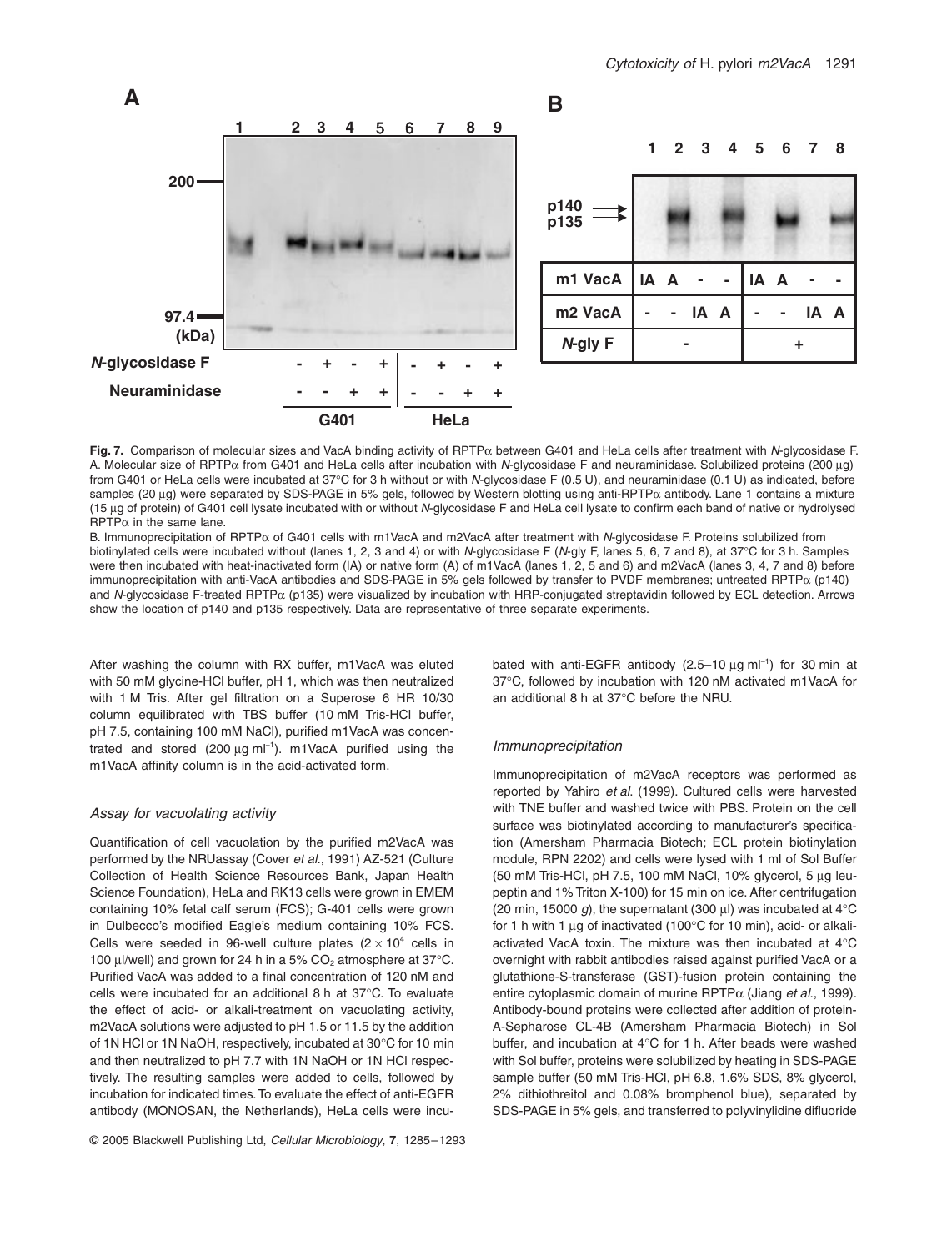#### 1292 *B. B. De Guzman* et al.

(PVDF) membranes. Blots were incubated with streptavidinhorseradish peroxidase (streptavidin-HRP), anti-VacA antibody, or anti-RPTP $\beta$  monoclonal antibody (Transduction lab) and then with peroxidase-conjugated anti-rabbit IgG or anti-mouse IgG antibody. Proteins were detected using ECL.

#### *RNA preparation and RT-PCR*

Total RNA (0.5  $\mu$ g) was extracted from AZ-521, G401, HeLa, AGS and RK13 cells by using ISOGEN (Nippon gene, Tokyo) and reverse transcribed into single-strand cDNA (1st strand cDNA synthesis Kit, Roche) using Oligo dT primers for RPTPß-B, which is a short receptor form of RPTP $\beta$ , or random primer for RPTP $\alpha$ . The resulting cDNA (0.25  $\mu$ g) was used as a template for PCR to amplify specific cDNA regions of human RPTP $\alpha$  or human  $RPTP\beta-B$  (short form of human  $RPTP\beta$ ) by using primers RPTPα-fwd (5'-GGGTCAGCATGGATTCCTGGTTCATTCTT-3'), and RPTPa-rev (5¢-CCAAGCTTATTGCTTGTATTTCTTAAA CCT), RPTPß-Bfwd (5'-GAAGATTCAACTTCATCAGGTTCA GAA-3'), RPTPß-rev (5'-ACCCTGCTATGATCATAGGCAACGAT-3¢) (Yahiro *et al*., 2004). After initial denaturation for 1 min at 95°C, 30 cycles of denaturation (30 s, 95°C), annealing (30 s, 60∞C), and elongation (1 min, 72∞C) were followed by a final elongation for 7 min at 72∞C. For control amplifications of the glyceraldehyde-3-phosphate dehydrogenase (GAPDH) mRNA, similar cycling conditions were used.

#### *Flow cytometric analysis of toxin binding*

HeLa or G401 cells  $(1 \times 10^7)$ , harvested with TNE buffer, were washed twice with PBS and suspended in 1 ml of PBS containing  $2\%$  bovine serum albumin (BSA). The suspension (100  $\mu$ l) was mixed with 120 nM native, acid-activated, or heat-inactivated m2VacA at 4∞C for 30 min. As a control, cells were incubated with activated m1VacA, heat-inactivated m1VacA, or without toxin. After cells were washed with PBS containing 2% BSA, antim1VacA antibody was added, followed by incubation at 4∞C for 30 min. Cells were then washed, suspended in PBS containing 2% BSA and incubated at 4°C for 30 min with Alexa Fluor ™488labelled goat anti-rabbit IgG (H + L) 1:400 (Molecular Probes). After washing with PBS containing 2% BSA, samples were analysed in a FACScan flow cytometer (Becton Dickinson Immunocytometry System, CA, USA) with excitation at 488 nm and emission at 530 nm.

#### *Expression of RPTPa in G401 and HeLa cells*

cDNA for human RPTP $\alpha$  in a pcDNA3.1 vector (purchased from Invitrogen) has a V5 epitope at the C terminus. COS-7, G401 and HeLa cells were plated 24 h before transfection, which was performed using GenePorter transfection reagent (Gene Therapy System), following the manufacturer's protocol. After transfection, cells were incubated at 37∞C for 48 h, harvested in TNE buffer, washed with ice-cold PBS buffer, lysed in Sol buffer, and centrifuged at 15 000 *g* for 20 min. The supernatant was incubated at 4∞C for 1 h with 0.5 mg of native or heat-inactivated VacA. The mixtures were then incubated at 4 $°C$  overnight with 1  $\mu$ l of an antibody raised against purified VacA. After addition of 25 ul of protein A-Sepharose CL-4B (Amersham Biosciences), 0.1 g ml<sup>-</sup> <sup>1</sup> in Sol buffer, and incubation at 4℃ for 1 h, beads were washed

three times with Sol buffer. Bound proteins were solubilized by heating in 5 µl of SDS-PAGE sample buffer, separated by SDS-PAGE in 5% gels, and transferred to PVDF membranes. Blots were incubated with HRP-conjugated anti-V5 monoclonal antibody (Invitrogen), which recognizes the 14-amino acid (GKPIP-NPLLGLDST) sequence of V5, and proteins were detected using the ECL system.

#### *RPTP*a *sequences of G401 or HeLa cells*

The RNA was extracted from G401 or HeLa cells using ISOGEN (Nippongene, Tokyo) and reverse transcribed using GeneAmp RNA PCR Core Kit (Roche). The resulting cDNA was used as a template for PCR to amplify specific RPTP $\alpha$  cDNA regions. Primers RPTPa-696S(5¢-GGGCTAGCATGGATTCCTGGTTC ATTCTT-3¢), RPTPa-1401AS(5¢-CCAAGCTTATTGCTTGTATTT  $CTTAAACCT-3'$ ), RPTP $\alpha$ -1141S(5'-AGACACCAATTATTGCG GTGA-3<sup>'</sup>), RPTPα-2161AS(5'-GGTATATGAAGACATACTGCA-3'), RPTPα-2101S(5'-ACGTGTATGGCTTTGTGAGCC-3') and RPTPα-3101AS(5'-CGGACCCTTGTTGCCGCTTAC-3'. These fragments were subcloned into the pBluescript vector. DNA sequences of these fragments were analysed using the DNA Sequencing Kit BigDye and ABI PRISM 310 Genetic Analyzer.

## *Other methods and chemicals*

Protein was measured by the method of Bradford using BSA as standard (Bradford, 1976). Molecular mass standards for SDS-PAGE were myosin (220 kDa), rabbit muscle phosphorylase *b* (97.4 kDa), BSA (66 kDa) and ovalbumin (45 kDa). Other reagents were of analytical grade.

#### **Acknowledgements**

This work was supported by grants in aid for scientific research from the Ministry of Education, Science and Culture of Japan. We thank K. Maeda and K. Tamura for skilful assistance, I. Kato (Medical School of Chiba University), J. Sap (New York University School of Medicine) and F. F. Natividad (St. Luke's Medical Center) for their helpful discussions. We thank M. Vaughan of the P-CCMB, NHLBI, National Institutes of Health (Bethesda, MD) for helpful discussions and critical review of the manuscript.

#### **References**

- Atherton, J.C., Cao, P., Peek, R.M. Jr, Tummuru, M.K., Blaser, M.J., and Cover, T.L. (1995) Mosaicism in vacuolating cytotoxin alleles of *Helicobacter pylori*. Association of specific vacA types with cytotoxin production and peptic ulceration. *J Biol Chem* **270:** 17771–17777.
- Atherton, J.C., Peek, R.M., Tham, K.T., Cover, T.L., and Blaser, M.J. (1997) Clinical and pathological importance of heterogeneity in vacA, the vacuolating cytotoxin gene of *Helicobacter pylori*. *Gastroenterology* **112:** 92–99.
- Axon, A.T. (1999) Are all Helicobacters equal? Mechanisms of gastroduodenal pathology and their clinical implications? *Gut* **45:** 11–44.
- de Bernard, M., Papini, E., de Filippis, V., Gottardi, E., Telford, J., Manetti, R., *et al.* (1995) Low pH activates the vacuolating toxin of *Helicobacter pylori*, which becomes

© 2005 Blackwell Publishing Ltd, *Cellular Microbiology*, **7**, 1285–1293